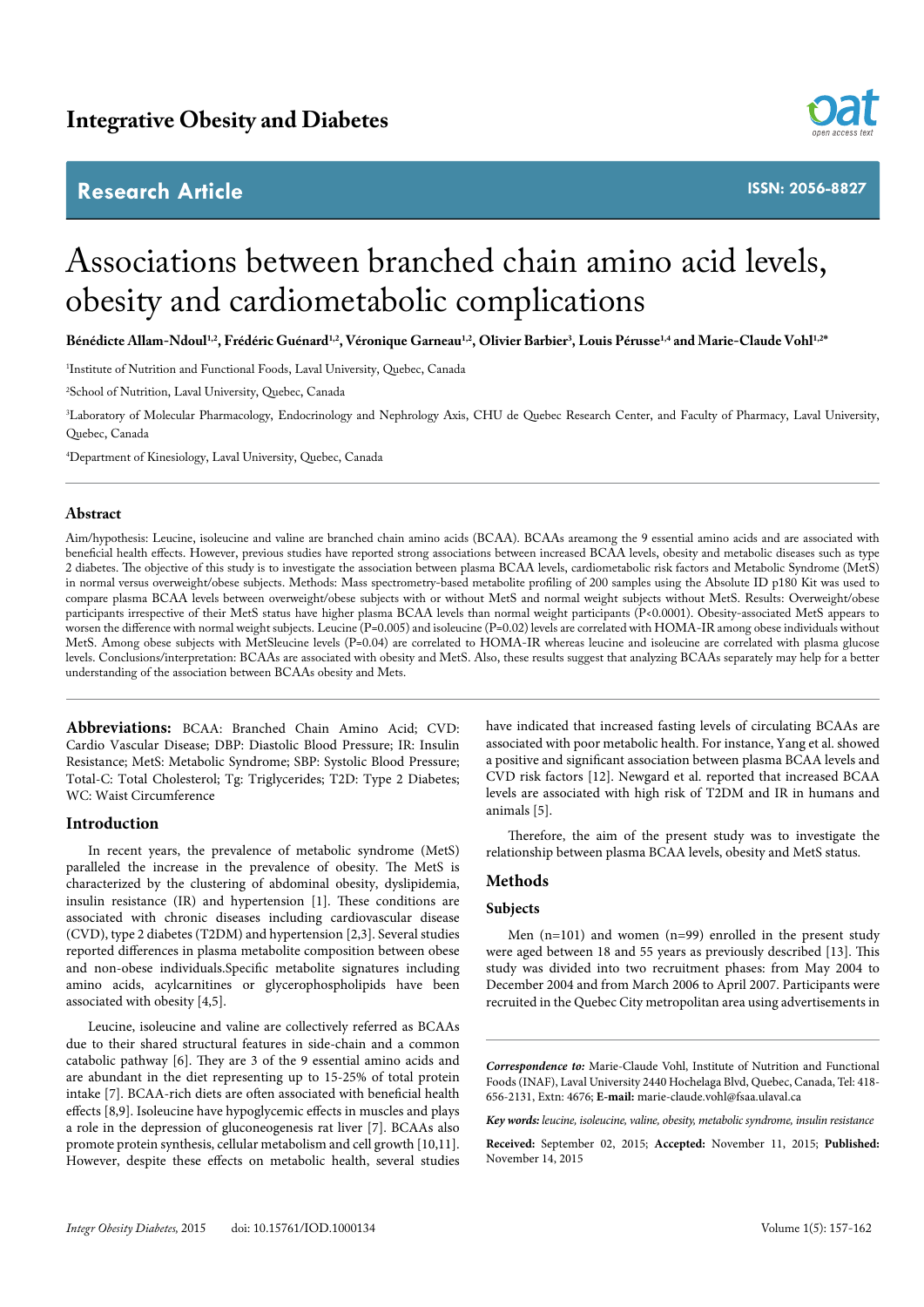local newspapers, radio stations, and electronic group messages sent to university and hospital employees. A socio-demographic questionnaire including questions on lifestyle habits was filled by all participants during a visit. All subjects gave their written consent to participate in the study, which has been approved by the ethics committee of Laval University.

#### **Clinical and anthropometric measurements**

BMI (kg/m<sup>2</sup>) was calculated by dividing the weight (kg) by squared height (m). The overweight/obese group had a BMI ≥25 kg/m<sup>2</sup> and the normal weight group had a BMI<25 kg/m<sup>2</sup>. Resting blood pressure measurements were performed after a 5 minutes rest in a sitting position. Phase I and V of Korotkoff sounds being respectively used for systolic blood pressure (SBP) and diastolic blood pressure (DBP). Individuals with MetS had at least 3 of the following five criteria: waist circumference (WC)>88 cm for women and 102 cm for men, fasting plasma triglycerides (TG) ≥1.7 mmol/L, high-density lipoprotein cholesterol (HDL-C) levels ≤1.03 mmol/L for men and 1.29 mmol/L for women, glucose levels ≥5.6 mmol/L and resting blood pressure ≥130/85 mmHg.

#### **Lipid profile**

Blood glucose was measured after a 12h fast. Fasting blood samples were obtained from an antecubital vein into vacutainer tubes containing EDTA. Using the Olympus AU400e system (Plympus America Inc., Melville, N.Y., USA) total cholesterol (Total-C) and TG levels were determined from plasma and lipoprotein fractions. A precipitation of low-density lipoprotein (LDL) fraction in the infranatant with heparinmanganese chloride [14] was used to obtain the HDL-C fraction. LDL-C concentrations were estimated using the Friedewald's equation  $[15]$ .

## **Metabolite profiling**

Fasting plasma samples were obtained from 200 participants. BCAA profiling of these samples were achieved using the Absolute ID p180 Kit for mass spectrometry (Biocrates Life Sciences AG, Austria). Assay used 10 µL of plasma from each subject. The concentrations of all BCAAs were reported in µM.

#### **Statistical analysis**

Transformations were applied to the variables that were not normally distributed. Logarithmic transformations were performed for fasting insulin, total-C and HDL-C and an inverse transformation for TG and fasting glucose. All analyses were adjusted for age and sex except for WC which was also adjusted for BMI. Analysis of variance was used to underline the differences in metabolic characteristics between obese/overweight and normal-weight participants with or without MetS. The significance level of all analyses was set at  $p \le 0.05$ . The results are presented for each BCAA and for the combination of all BCAAs (leucine, isoleucine and valine). To detect correlations between each BCAA or total BCAA levels and CVD disease risk factors (WC, total-C, TG, HDL-C, LDL-C, glucose, insulin, SBP, DBP and HOMA-IR), partial Pearson correlations were used for the 3 groups (overweight/obese/+MetS, overweight/obese/-MetS, normal weight/-MetS). HOMA-IR was calculated using the following formula [Fasting glucose (mmol/L)]  $\times$  [insulin (mU/L)]/22.5 [16]. All statistical analyses were performed using SAS statistical software version 9.2 (SAS Institute, Inc, Cary, NC, USA).

# **Results**

#### **Metabolic characteristics of the population**

Descriptive characteristics of study participants are presented in Table 1. Groups were defined according to BMI and MetS status. Overweight/obese individuals with or without MetS were older than normal weight subjects. Among obese individuals, subjects with MetS were older than those without MetS. As expected, WC and fat mass increased progressively from normal weight to overweight/obese participants. The same trend was observed for fasting insulin and for SBP. The overweight/obese subjects with the MetS had a more deteriorated plasma lipid profile including increased plasma TG levels and decreased plasma HDL-C levels compared to overweight/ obese without MetS or normal weight individuals. These differences remained significant after further adjustment for the confounding effect of age. There was no significant difference between groups for plasma LDL-C levels. Normal weight individuals had a lower HOMA-IR (1.61  $\pm$  0.94) than overweight/obese with (5.33  $\pm$  3.69) or without  $(2.98 \pm 2.64)$  MetS.

#### **BCAA plasma levels**

Globally, participants had higher plasma levels of valine (262.2  $\pm$ 56.3  $\mu$ M) than leucine (163.3 ± 30.8 $\mu$ M) and isoleucine (82.1 ± 15.6  $\mu$ M; Table 2). Overweight/obese individuals with MetS had higher levels of each BCAA than overweight/obese without MetS or than normal weight individuals. When analysing the combination of all BCAAs, the same trend was observed, overweight/obese group with MetS had the highest levels (507.7  $\pm$  93.3 µM), overweight/obese participants without MetS had intermediate levels (460.8  $\pm$  83.4 µM) and normal weight individuals had the lowest levels (413.8  $\pm$  83.5 µM).

#### **Relation between cardiometabolic risk factors and BCAAs**

The correlation coefficients between each BCAA and CVD risk factors were computed. There was a positive correlation between WC and leucine among overweight/obese participants without MetS (r=0.37; p=0.0008) (Table 3). No association was found for overweight/obese with MetS and normal weight individuals. There was also a positive correlation between HOMA-IR index and leucine among overweight/ obese subjects without MetS (r=0.022; p=0.05). This correlation was not seen among overweight/obese with MetS and normal weight subjects. Finally, correlations between fasting glucose and leucine levels (r=0.36; p=0.02) were observed only among overweight/obese subjects with MetS. For isoleucine, there was a positive correlation with WC for overweight/obese groups with  $(r=0.34; p=0.02)$  and without MetS (r=0.31; p=0.004). Isoleucine was correlated to fasting glucose levels among overweight/obese participants with MetS ( $r=0.35$ ;  $p=0.02$ ). For HOMA-IR index a positive correlation with isoleucine was seen among overweight/obese participants with (r=0.31; p=0.04) or without (r=0.25; p=0.02) MetS. No significant correlation was observed among normal weight individuals. Regarding valine, results showed that there was only one significant correlation. Among overweight/obese participants, valine was correlated with WC ( $r=0.29$ ;  $p=0.009$ ). Finally, there was a positive correlation between total BCAAs and WC among overweight/ obese individuals without MetS (r=0.35; p=0.002). An association between total BCAAs and HOMA-IR index among overweight/obese subjects without MetS (r=0.21; p=0.05) was also observed.

#### **Discussion**

BCAAs are essential amino acids. Although their beneficial effects on health have been proven, it seems that increased plasma BCAA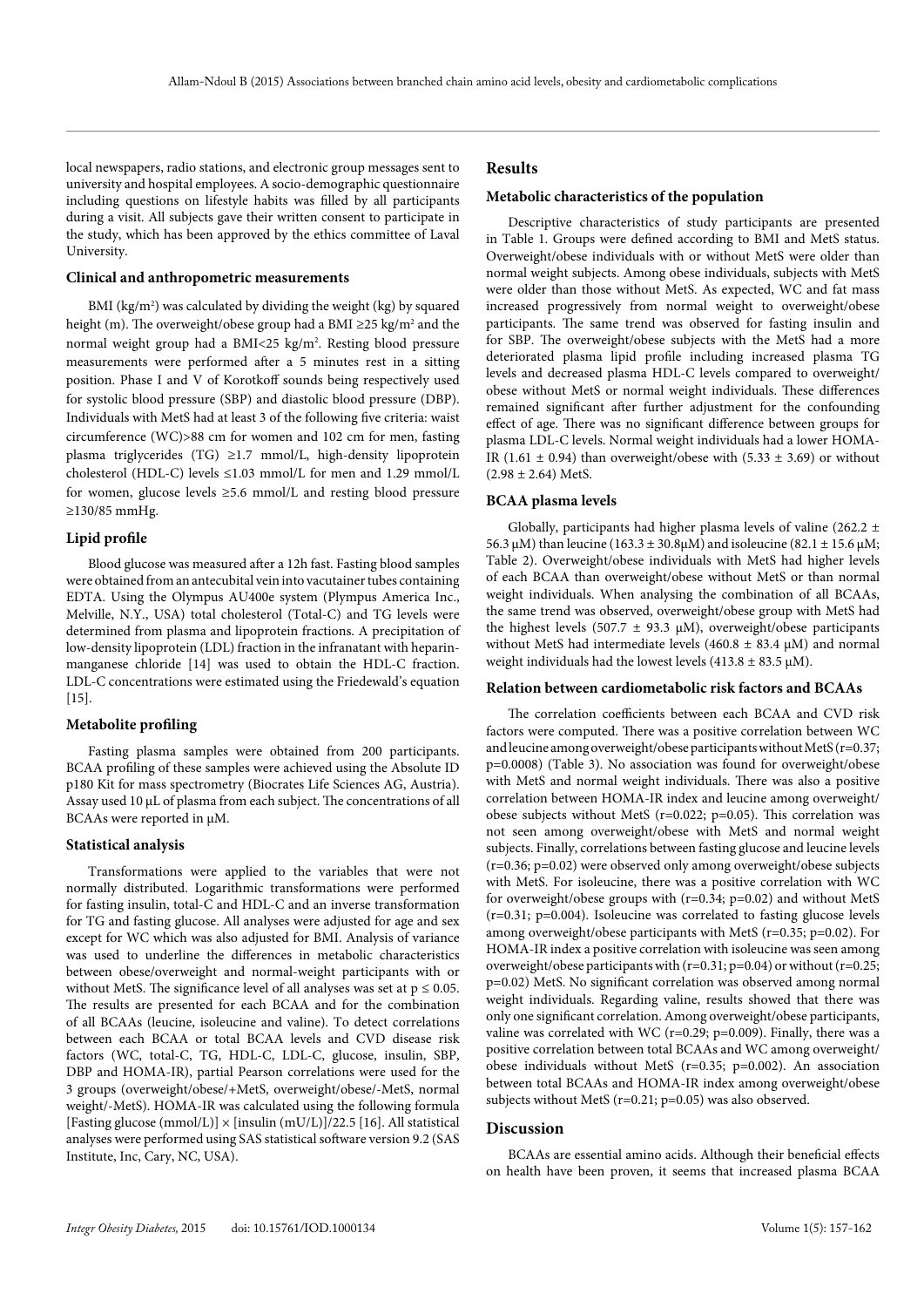|                                                |                               | MetS-                        | MetS+                         |          |
|------------------------------------------------|-------------------------------|------------------------------|-------------------------------|----------|
|                                                | $NW (n=65)$                   | $Ov/Ob$ (n=83)               | $Ov/Ob$ (n=46)                | $P^x$    |
| Age(years) <sup>d</sup>                        | $28.9 \pm 7.4^{\circ}$        | $35.7 \pm 10.4^{\rm b}$      | $37.9 \pm 10.0^{\circ}$       | < 0.0001 |
| BMI $(Kg/m2)d$                                 | $22.2 \pm 1.8^a$              | $31.4 \pm 4.2^b$             | $34.3 \pm 4.9^{\circ}$        | < 0.0001 |
| Waist circumference $(cm)^e$                   | $74.7 \pm 5.7^{\circ}$        | $97.8 \pm 10.8^{\rm b}$      | $109.0 \pm 11.9$ <sup>c</sup> | < 0.0001 |
| Fat mass (kg) <sup>d</sup>                     | $14.54 \pm 4.25^a$            | $31.30 \pm 9.01^{\rm b}$     | $36.52 \pm 10.46^{\circ}$     | < 0.0001 |
| Lean mass $(kg)^d$                             | $48.93 \pm 8.94$ <sup>a</sup> | $57.47 \pm 11.11^b$          | $65.33 \pm 12.13$ °           | < 0.0001 |
| Systolic blood pressure (mmHg) <sup>d</sup>    | $115.9 \pm 9.8^{\mathrm{a}}$  | $119.9 \pm 9.0^{\circ}$      | $130.1 \pm 10.6$ <sup>c</sup> | < 0.0001 |
| Diastolic blood pressure (mmHg) <sup>d</sup>   | $74.0 \pm 9.9^{\circ}$        | $77.7 \pm 7.7^{\circ}$       | $83.5 \pm 9.5^{\rm b}$        | < 0.0001 |
| Fasting glucose (mmol/L) <sup>d,g</sup>        | $5.8 \pm 1.3^{\circ}$         | $5.4 \pm 0.5^{\rm b}$        | $6.1 \pm 1.1$ <sup>c</sup>    | 0.002    |
| Fasting insulin ( $\rho$ mol/L) <sup>d,f</sup> | $48.7 \pm 17.1^{\circ}$       | $86.1 \pm 56.3^b$            | $133.1 \pm 72.3$ °            | < 0.0001 |
| HOMA-IR <sup>d,f</sup>                         | $1.84 \pm 0.94$ <sup>a</sup>  | $2.98 \pm 1.77$ <sup>b</sup> | $5.33 \pm 3.70$ <sup>c</sup>  | < 0.0001 |
| Total-C $(mmol/L)^d$                           | $4.13 \pm 0.67$ <sup>a</sup>  | $4.57 \pm 1.00^b$            | $4.84 \pm 1.14^b$             | 0.02     |
| LDL-C $(mmol/L)^d$                             | $2.52 \pm 0.70$               | $2.81 \pm 0.91$              | $2.99 \pm 1.23$               | 0.29     |
| $HDL-C$ (mmol/L) <sup>d,f</sup>                | $1.60 \pm 0.45^{\circ}$       | $1.32 \pm 0.30^b$            | $0.99 \pm 0.24^{\circ}$       | < 0.0001 |
| $TG$ (mmol/L) <sup>d,g</sup>                   | $0.77 \pm 0.31$ <sup>a</sup>  | $1.15 \pm 0.56$ <sup>b</sup> | $2.16 \pm 1.21$ <sup>c</sup>  | < 0.0001 |

#### **Table 1.** Baseline characteristics of study participants.

Values are means  $\pm$  SD. \*P<0.05

a,b,cRepresents the differences between each group using GLM models

d P Values are adjusted for age and sex. eP Values are adjusted for age, sex and BMI

f Values are log10-transformed

g Values are inverse-transformed

x P value for the difference between each groups

Ov/Ob: Overweight/obese

NW: Normal weight

**Table 2.** BCAA levels according to metabolic syndrome and obesity status.

|                           | Normal weight $(n=65)$   | Overweight/obese (n=83)       | Overweight/obese $(n=46)$     | Pd       |
|---------------------------|--------------------------|-------------------------------|-------------------------------|----------|
| Valine $(\mu M/L)$        | $205.4 \pm 43.6^{\circ}$ | $239.1 \pm 45.6^{\circ}$      | $262.2 \pm 56.3^{\circ}$      | < 0.0001 |
| Leucine (µM/L)            | $139.5 \pm 30.4^{\circ}$ | $148.5 \pm 29.7$ <sup>b</sup> | $163.3 \pm 30.8$ <sup>c</sup> | 0.003    |
| Isoleucine $(\mu M/L)$    | $69.0 \pm 14.4^{\circ}$  | $73.3 \pm 15.6^{\rm b}$       | $82.1 \pm 15.6$ °             | < 0.0001 |
| Total BCAAs $(\mu M/L)^e$ | $413.8 \pm 83.5^{\circ}$ | $460.8 \pm 83.4^{\circ}$      | $507.7 \pm 93.9^{\circ}$      | < 0.0001 |

Values are means  $\pm$  SD\*P<0.05

a,b,cRepresents the differences between each group using GLM models

d P value for the difference between each groups

e Total BCAA= ∑Valine, leucine, isoleucine

levels are associated with several metabolic conditions such as obesity, MetS, IR and T2DM [5,17,18]. The aim of this study was to investigate the association between plasma BCAA levels, obesity and MetS status.

Abdominal obesity is one of the MetS feature. However, all obese individuals do not have MetS [19,20]. Knowing this, it is interesting to see to what extent BCAA levels are associated with obesity and MetS status. The correlation of all three BCAAs with different CVD risk factors among overweight/obese with or without MetS and normal weight individuals has been investigated. It has been known for some time that obesity is accompanied with changes in circulating levels of BCAAs [21,22].

In a study on rodents, She et al. showed that BCAA serum concentrations were significantly higher among obese rodents than among lean ones [23]. In a human trial, Lackey *et al.* detected an increase of BCAA concentrations among obese subjects in comparison to lean individuals [24]. In the present study, significant correlations between WC and isoleucine were seen among overweight/obese subjects with and without MetS, the same association was only observed among overweight/obese subjects without MetS as far as leucine, valine and total BCAAs levels are concerned. BCAA levels were higher among overweight/obese with MetS than without MetS. In the present study, an increase of leucine, isoleucine and valine was observed among overweight/obese individuals compared to normal weight individuals. When MetS status is considered, overweight/obese individuals with MetS have a higher amount of each BCAA compared to overweight/ obese participants without MetS. In a study by Serralde-Zuniga et al., there was an increase in serum BCAA concentrations among subjects with MetS relative to subjects without MetS [25]. This shows that overweight/obese subjects have a higher amount of circulating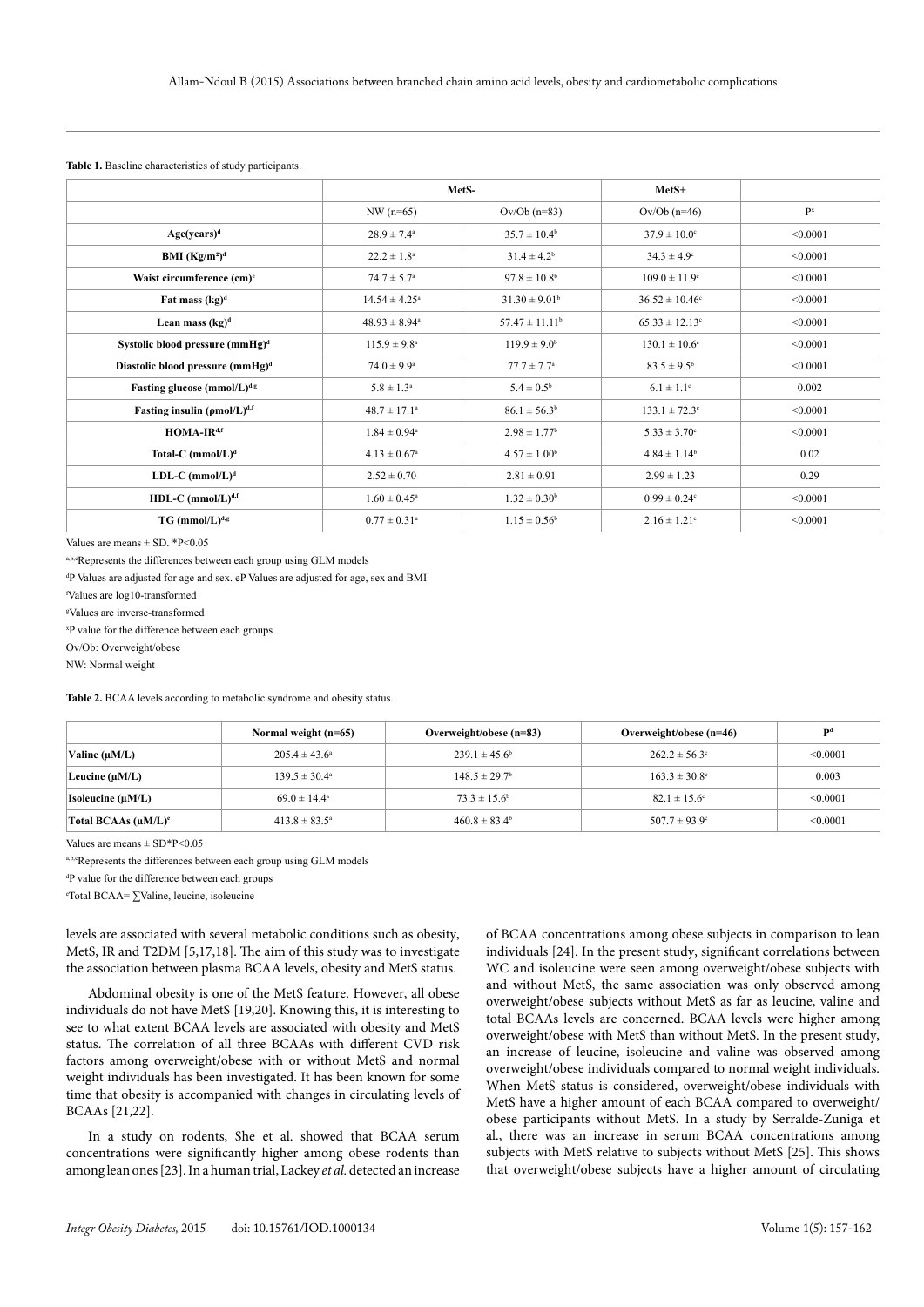|                |              |             | Leucine           |                   |             | Isoleucine        |                   |             | Valine            |                   |             | <b>Total BCAAs</b> |                   |
|----------------|--------------|-------------|-------------------|-------------------|-------------|-------------------|-------------------|-------------|-------------------|-------------------|-------------|--------------------|-------------------|
|                |              | MetS-       |                   | MetS+             | MetS-       |                   | MetS+             |             | MetS-             | MetS+             | MetS-       |                    | MetS+             |
|                |              | $NW (n=65)$ | Ov/Ob<br>$(n=83)$ | Ov/Ob<br>$(n=46)$ | $NW (n=65)$ | Ov/Ob<br>$(n=83)$ | Ov/Ob<br>$(n=46)$ | $NW (n=65)$ | Ov/Ob<br>$(n=83)$ | Ov/Ob<br>$(n=46)$ | $NW (n=65)$ | Ov/Ob<br>$(n=83)$  | Ov/Ob<br>$(n=46)$ |
| <b>WC</b>      | $\Gamma$     | 0.07        | 0.37              | 0.23              | $-0.06$     | 0.31              | 0.34              | $-0.08$     | 0.29              | 0.14              | $-0.03$     | 0.35               | 0.21              |
|                | p            | 0.57        | 0.0008            | 0.13              | 0.63        | 0.004             | 0.02              | 0.53        | 0.009             | 0.38              | 0.81        | 0.002              | 0.16              |
| Total-C        | r            | 0.0005      | 0.02              | 0.13              | $-0.02$     | $-0.14$           | $-0.19$           | $-0.15$     | 0.0008            | $-0.1$            | $-0.09$     | $-0.017$           | $-0.14$           |
|                | p            | 0.99        | 0.85              | 0.39              | 0.86        | 0.23              | 0.22              | 0.26        | 0.99              | 0.51              | 0.51        | 0.87               | 0.39              |
| TG             | $\mathbf{r}$ | $-0.06$     | 0.16              | 0.08              | $-0.08$     | 0.17              | 0.2               | 0.05        | 0.08              | 0.03              | $-0.007$    | 0.13               | 0.08              |
|                | p            | 0.66        | 0.15              | 0.61              | 0.56        | 0.14              | 0.2               | 0.73        | 0.49              | 0.84              | 0.95        | 0.23               | 0.62              |
|                | r            | 0.22        | 0.01              | 0.1               | 0.28        | 0.003             | $-0.04$           | 0.14        | 0.1               | 0.15              | 0.2         | 0.065              | 0.12              |
| HDL-C          | p            | 0.09        | 0.87              | 0.53              | 0.03        | 0.98              | 0.79              | 0.27        | 0.36              | 0.34              | 0.11        | 0.56               | 0.44              |
| $LDL-C$        | r            | $-0.11$     | 0.001             | $-0.21$           | $-0.17$     | $-0.14$           | $-0.32$           | $-0.22$     | $-0.07$           | $-0.17$           | $-0.19$     | $-0.06$            | $-0.23$           |
|                | p            | 0.37        | 0.99              | 0.18              | 0.17        | 0.22              | 0.04              | 0.09        | 0.56              | 0.27              | 0.14        | 0.57               | 0.14              |
| Glucose        | $\mathbf r$  | $-0.05$     | 0.12              | 0.36              | 0.04        | 0.18              | 0.35              | $-0.08$     | 0.08              | 0.17              | $-0.05$     | 0.12               | 0.28              |
|                | p            | 0.7         | 0.28              | 0.02              | 0.77        | 0.12              | 0.02              | 0.55        | 0.48              | 0.27              | 0.68        | 0.28               | 0.07              |
| Insulin        | $\mathbf{r}$ | $-0.03$     | 0.19              | 0.17              | 0.1         | 0.21              | 0.24              | 0.18        | 0.13              | 0.18              | 0.11        | 0.18               | 0.21              |
|                | p            | 0.81        | 0.09              | 0.27              | 0.43        | 0.06              | 0.12              | 0.16        | 0.25              | 0.26              | 0.4         | 0.11               | 0.18              |
| <b>SBP</b>     | r            | 0.03        | 0.01              | 0.03              | 0.02        | 0.08              | 0.06              | 0.009       | 0.06              | 0.005             | 0.02        | 0.05               | 0.02              |
|                | p            | 0.79        | 0.91              | 0.86              | 0.86        | 0.47              | 0.69              | 0.94        | 0.63              | 0.97              | 0.87        | 0.65               | 0.89              |
| <b>DBP</b>     | $\mathbf r$  | 0.21        | 0.024             | 0.003             | 0.34        | $-0.08$           | $-0.05$           | 0.2         | $-0.04$           | 0.04              | 0.25        | $-0.03$            | 0.02              |
|                | p            | 0.096       | 0.83              | 0.99              | 0.007       | 0.47              | 0.74              | 0.11        | 0.75              | 0.8               | 0.05        | 0.81               | 0.9               |
| <b>HOMA-IR</b> | r            | $-0.06$     | 0.022             | 0.24              | 0.16        | 0.25              | 0.31              | 0.13        | 0.15              | 0.2               | 0.09        | 0.21               | 0.25              |
|                | p            | 0.95        | 0.05              | 0.11              | 0.36        | 0.02              | 0.04              | 0.3         | 0.18              | 0.18              | 0.47        | 0.05               | 0.09              |

|--|

Ov/Ob: Overweight/Obese; NW: Normal Weight

BCAAs than lean individuals and that MetS is associated with a further increase of BCAA levels. In the present study, the same phenomenon is observed. Moreover, when analysing each BCAA independently in association with WC, it seems that isoleucine is associated with obesity irrespectively of the MetS status whereas valine and leucine are associated with obesity but not with MetS status.

There was a positive and significant association of isoleucine levels and HOMA-IR among overweight/obese individuals irrespective of the MetS status. No association was seen for normal weight participants. Leucine and the combination of the 3 BCAAs were correlated to HOMA-IR but only among overweight/obese subjects without MetS. For valine levels, there was no association with HOMA-IR. IR is a physiological condition in which cells fail to respond to the normal action of insulin [26]. The body produces insulin to maintain glucose levels, but cells become resistant to insulin and are unable to use it as effectively [27]. Beta cells in the pancreas subsequently increase their production of insulin, further contributing to increased insulin levels [27]. IR is a common feature of obesity and an important risk factor for the development of T2DM, MetS and CVD [28]. Studies on BCAA supplementation in obese and normal weight animals and humans indicated that circulating amino acids may directly promote IR [5,29]. In fact, in obese and IR individuals, an increase of plasma BCAA levels is often observed [30]. More interestingly, weight loss among obese subjects triggers an intense decline in circulating BCAA levels [31], and improves insulin sensitivity [32,33]. In the current study,

when analysing different groups, even though HOMA-IR index was higher among overweight/obese people with MetS, overweight/obese participants without MetS can also be considered as being IR. When analysing the effect of each BCAA, isoleucine seems to be correlated to HOMA-IR among overweight/obeseirrespective of the MetS status. On the other hand, the association of leucine with HOMA-IR is only significant among overweight/obese without MetS.

An increase of HOMA-IR, along with an increase of each BCAA plasma levels among overweight/obese people was observed in the present study. It is well documented that the increase of BCAA levels in obese/overweight individuals is associated with a degradation of insulin sensitivity [5,34]. The present study shows that leucine and isoleucine but not valine seems to be linked to IR among overweight/ obese individuals without MetS. When MetS is taken into account, this association remains significant only for isoleucine. With further analyses these two BCAAs could be used as markers of early (leucine) and later (isoleucine) stages of IR and also as a predictor of MetS in obese people (isoleucine). Monitoring changes in leucine and isoleucine circulating levels may provide insights into the initiation of metabolic diseases such as T2DM. Metabolic diseases are often present several years before becoming clinically apparent. For example, by the time relative insulin deficiency manifests itself as hyperglycemia and T2DM diagnosis is made, significant pancreatic alpha-cell insufficiency has already occurred [35]. Clinical predictors such as BMI or blood glucose levels can help for the prediction of T2DM. Unfortunately,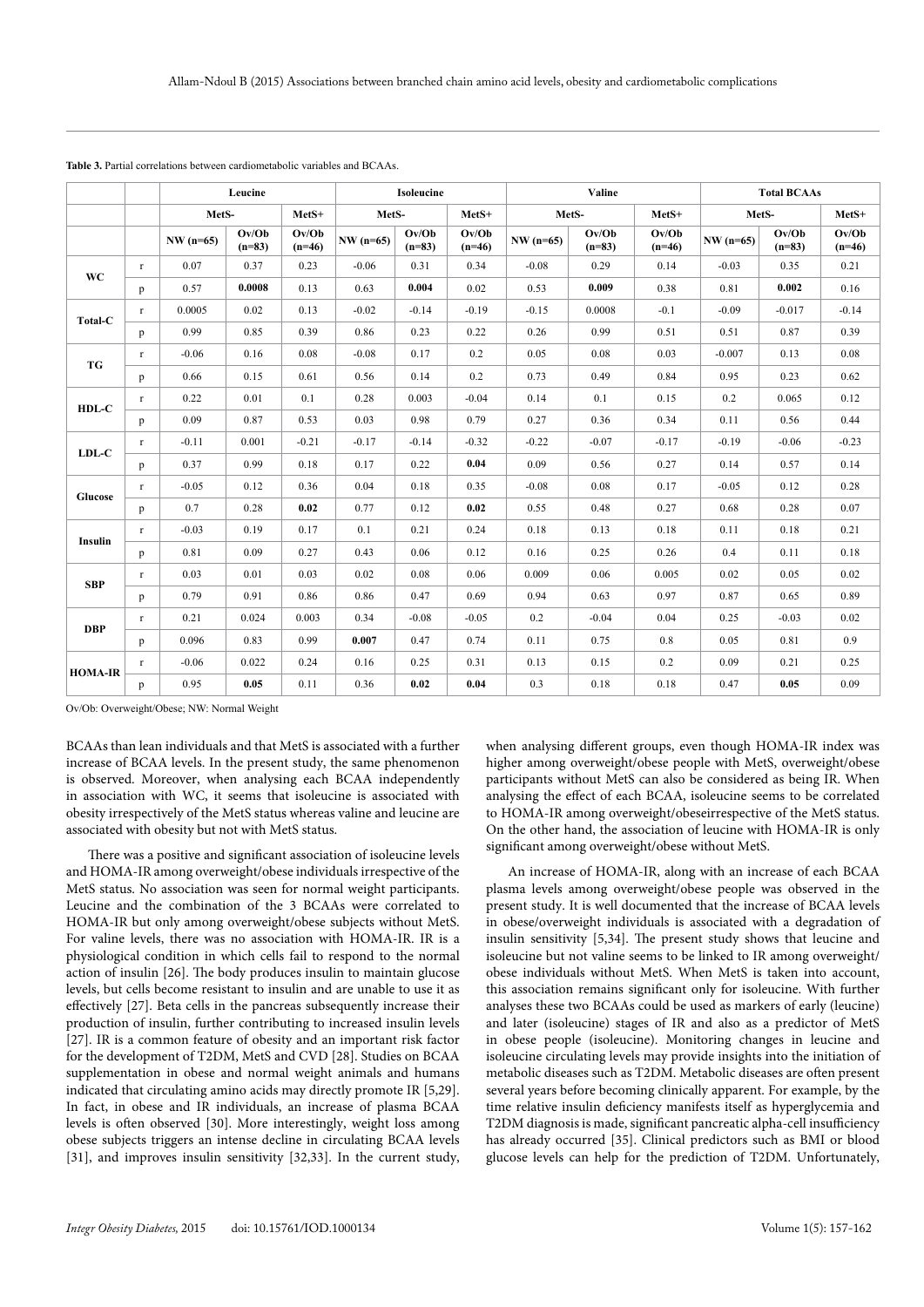they are often used when the disease is at an advanced stage [36]. A study in young Finnish adults by Wurtz et al. demonstrated on one hand that the metabolic signature of IR was modulated by obesity and on the other hand that plasma BCAA levels could be used as markers of early stage of IR because the metabolic profile of the participants was not deteriorated enough [37]. Finally, a study led among children and adolescent suggested that changes in BCAA levels might be an early manifestation of metabolic disorders coming with overeating [38]. This really underlines the fact that plasma BCAA circulating levels can predict the future development of metabolic diseases.

There was a correlation between leucine, isoleucine and fasting glucose levels but only among obese/overweight individuals with MetS. It seems that when we consider total BCAAs this association is no longer significant. In this study, increased fasting glucose levels were seen with obesity. Obese/overweight subjects had a higher blood glucose levels than normal weight individuals, and MetS increased this level. However, the obese/overweight participants with MetS had impaired fasting glucose (>5.6 mmol/L). This may be an explanation why no association was observed between BCAAs and plasma glucose levels in obese/overweight group without MetS. Indeed, their metabolic status is probably not deteriorated enough to alter or affect fasting glucose levels. This suggests that plasma BCAA concentrations might serve as a better indicator of impaired IR in pre-diabetic state than plasma glucose levels.

In conclusion, results of the present study suggest that plasma BCAA levels could be used as a predictor for future metabolic diseases among obese/overweight people. However, to confirm this hypothesis, longitudinal study must be performed. It is also important to separate the action of each BCAA because they do not seem to be all associated to the same extent with cardiometabolic risk factors.

#### **Acknowledgements**

This research would not have been possible without the excellent collaboration of all the participants. We would like to thank Marie-Eve Bouchard, Steve Amireault, Diane Drolet, and Dominique Beaulieu for their involvement in the recruitment of the subjects, study coordination, and data collection and VéroniqueGarneau for the statistical analyses. We would also like to thank Chenomx Inc. (Edmonton, Canada) who performed the mass spectrometry analyses to obtain plasma BCAA levels.

# **Funding**

This study was supported by a grant from the Canadian Institutes of Health Research (CIHR). M.C.V. holds a Tier 1 Canada Research Chair in Genomics Applied to Nutrition and Health.

## **Authors contribution**

LP and MCV contributed to the conception and design of this study. BAN and VG participated to statistical analyses ANB, VG, FG, OB, LP and MVC participated to the interpretation of data. ANB and FG drafted the manuscript. VG, OB and LP critically revised the article for intellectual content. All authors approved the final manuscript. ANB and VG are responsible for the integrity of the work as whole.

#### **References**

1. Expert Panel on Detection, Evaluation, and Treatment of High Blood Cholesterol in Adults (2001) Executive Summary of The Third Report of The National Cholesterol Education Program (NCEP) Expert Panel on Detection, Evaluation, And Treatment of High Blood Cholesterol In Adults (Adult Treatment Panel III). *JAMA* 285: 2486-2497. [\[Crossref\]](http://www.ncbi.nlm.nih.gov/pubmed/11368702)

- 2. Hedley AA, Ogden CL, Johnson CL, Carroll MD, Curtin LR, et al. (2004) Prevalence of overweight and obesity among US children, adolescents, and adults, 1999-2002. *JAMA* 291: 2847-2850. [\[Crossref\]](http://www.ncbi.nlm.nih.gov/pubmed/15199035)
- 3. Sowers JR (2003) Obesity as a cardiovascular risk factor. *Am J Med* 115 Suppl 8A: 37S-41S. [[Crossref](http://www.ncbi.nlm.nih.gov/pubmed/14678864)]
- Wahl S, Yu Z, Kleber M, Singmann P, Holzapfel C, et al. (2012) Childhood obesity is associated with changes in the serum metabolite profile. *Obes Facts* 5: 660-670. [[Crossref\]](http://www.ncbi.nlm.nih.gov/pubmed/23108202)
- 5. Newgard CB, An J, Bain JR, Muehlbauer MJ, Stevens RD, et al. (2009) A branchedchain amino acid-related metabolic signature that differentiates obese and lean humans and contributes to insulin resistance. *Cell Metab* 9: 311-326. [[Crossref](http://www.ncbi.nlm.nih.gov/pubmed/19356713)]
- 6. Huang Y, Zhou M, Sun H, Wang Y (2011) Branched-chain amino acid metabolism in heart disease: an epiphenomenon or a real culprit? *Cardiovasc Res* 90: 220-223. [[Crossref\]](http://www.ncbi.nlm.nih.gov/pubmed/21502372)
- 7. Layman DK (2003) The role of leucine in weight loss diets and glucose homeostasis. *J Nutr* 133: 261S-267S. [\[Crossref](http://www.ncbi.nlm.nih.gov/pubmed/12514305)]
- 8. Matsuoka S, Tamura A, Nakagawara H, Moriyama M (2014) Improvement in the nutritional status and clinical conditions of patients with liver failure using a liver diet combined with a branched chain amino acids-enriched elemental diet. *Hepatogastroenterology* 61: 1308-1312. [[Crossref](http://www.ncbi.nlm.nih.gov/pubmed/25436302)]
- 9. Nakaya Y, Okita K, Suzuki K, Moriwaki H, Kato A, et al. (2007) BCAA-enriched snack improves nutritional state of cirrhosis. *Nutrition* 23: 113-120. [[Crossref](http://www.ncbi.nlm.nih.gov/pubmed/17234504)]
- 10. Chotechuang N, Azzout-Marniche D, Bos C, Chaumontet C, Gausserès N, et al. (2009) mTOR, AMPK, and GCN2 coordinate the adaptation of hepatic energy metabolic pathways in response to protein intake in the rat. *Am J Physiol Endocrinol Metab* 297: E1313-1323. [\[Crossref\]](http://www.ncbi.nlm.nih.gov/pubmed/19738034)
- 11. Saha AK1, Xu XJ, Lawson E, Deoliveira R, Brandon AE, et al. (2010) Downregulation of AMPK accompanies leucine- and glucose- induced increases in protein synthesis and insulin resistance in rat skeletal muscle. *Diabetes* 59: 2426-2434. [[Crossref\]](http://www.ncbi.nlm.nih.gov/pubmed/20682696)
- 12. Yang R, Dong J, Zhao H, Li H, Guo H, et al. (2014) Association of branched-chain amino acids with carotid intima-media thickness and coronary artery disease risk factors. *PLoS One* 9: e99598. [[Crossref\]](http://www.ncbi.nlm.nih.gov/pubmed/24910999)
- 13. Paradis AM, Pérusse L, Godin G, Vohl MC (2008) Validity of a self-reported measure of familial history of obesity. *Nutr J* 7: 27. [\[Crossref](http://www.ncbi.nlm.nih.gov/pubmed/18783616)]
- 14. Albers JJ, Warnick GR, Wiebe D, King P, Steiner P, et al. (1978) Multi-laboratory comparison of three heparin-Mn2+ precipitation procedures for estimating cholesterol in high-density lipoprotein. *Clin Chem* 24: 853-856. [\[Crossref](http://www.ncbi.nlm.nih.gov/pubmed/207461)]
- 15. Kubo N (2002) Evaluation of LDL-cholesterol measurement. *Rinsho Byori* 50: 242- 247. [[Crossref\]](http://www.ncbi.nlm.nih.gov/pubmed/11985050)
- 16. Matthews DR, Hosker JP, Rudenski AS, Naylor BA, Treacher DF, et al. (1985) Homeostasis model assessment: insulin resistance and beta-cell function from fasting plasma glucose and insulin concentrations in man. *Diabetologia* 28: 412-419. [[Crossref\]](http://www.ncbi.nlm.nih.gov/pubmed/3899825)
- 17. Layman DK, Walker DA (2006) Potential importance of leucine in treatment of obesity and the metabolic syndrome. *J Nutr* 136: 319S-23S. [\[Crossref\]](http://www.ncbi.nlm.nih.gov/pubmed/16365106)
- 18. Wang TJ, Larson MG, Vasan RS, Cheng S, Rhee EP, et al. (2011) Metabolite profiles and the risk of developing diabetes. *Nat Med* 17: 448-453. [[Crossref](http://www.ncbi.nlm.nih.gov/pubmed/21423183)]
- 19. Fernandez-Real JM, Menendez JA, Moreno-Navarrete JM, Blüher M, Vazquez-Martin A, et al. (2010) Extracellular fatty acid synthase: a possible surrogate biomarker of insulin resistance. *Diabetes* 59: 1506-1511. [[Crossref](http://www.ncbi.nlm.nih.gov/pubmed/20299470)]
- 20. Karelis AD, St-Pierre DH, Conus F, Rabasa-Lhoret R, Poehlman ET (2004) Metabolic and body composition factors in subgroups of obesity: what do we know? *J Clin Endocrinol Metab* 89: 2569-2575. [\[Crossref](http://www.ncbi.nlm.nih.gov/pubmed/15181025)]
- 21. Caballero B, Finer N, Wurtman RJ (1988) Plasma amino acids and insulin levels in obesity: response to carbohydrate intake and tryptophan supplements. *Metabolism* 37: 672-676. [[Crossref](http://www.ncbi.nlm.nih.gov/pubmed/3290625)]
- 22. Tai ES, Tan ML, Stevens RD, Low YL, Muehlbauer MJ, et al. (2010) Insulin resistance is associated with a metabolic profile of altered protein metabolism in Chinese and Asian-Indian men. *Diabetologia* 53: 757-767. [[Crossref](http://www.ncbi.nlm.nih.gov/pubmed/20076942)]
- 23. She P, Olson KC, Kadota Y, Inukai A, Shimomura Y, et al. (2013) Leucine and protein metabolism in obese Zucker rats. *PLoS One* 8: e59443. [[Crossref](http://www.ncbi.nlm.nih.gov/pubmed/23527196)]
- 24. Lackey DE, Lynch CJ, Olson KC, Mostaedi R, Ali M, et al. (2013) Regulation of adipose branched-chain amino acid catabolism enzyme expression and cross-adipose